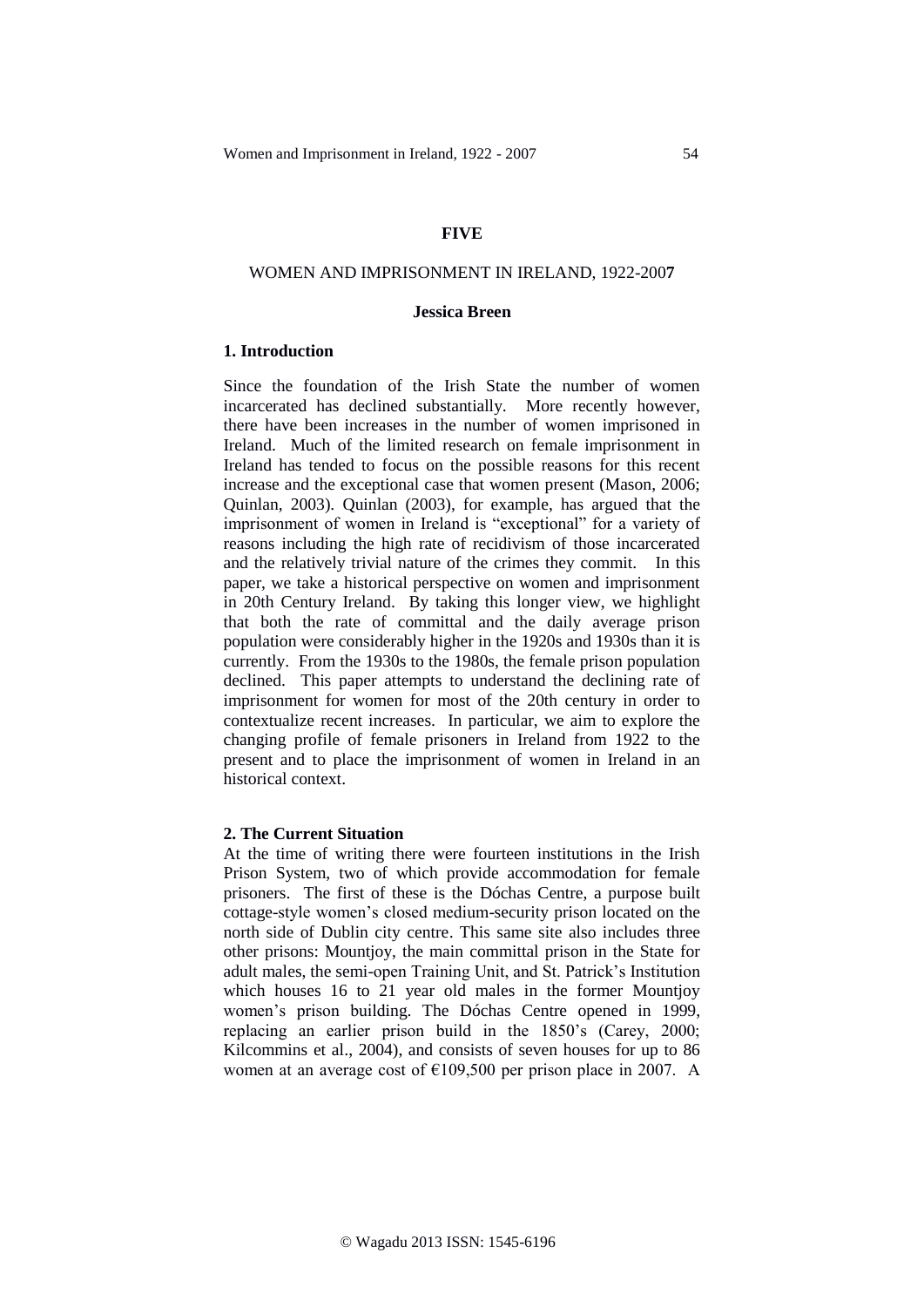separate part of Limerick (male) Prison provides spaces for the remainder of women prisoners in the country (around 20) at a cost of  $€82,000$  per prison place (Irish Prison Service 2007). Together, these two places hold the around 100 women imprisoned on any given day in Ireland. In recent years the number of women imprisoned have been so low that data requested from the Central Statistics Office (CSO) for persons present in the State on census night in prisons broken down by gender could not be provided for confidentiality reasons for the following variables: birthplace, nationality, place of usual residence, place of usual residence one year previous, marital status, religion, ethnic or cultural background, disability, level at which education ceased, or highest level of education achieved. The only variable for which information was provided broken down by gender was age group. As can be seen in Table 1 below, the majority of women in prison on census night in 2002 and 2006 were young, with around 65% aged between 18 and 30 years old.

| Age<br>Group                | 2002                  | 2006  |         |                       |       |         |
|-----------------------------|-----------------------|-------|---------|-----------------------|-------|---------|
|                             | All<br><b>Persons</b> | Males | Females | All<br><b>Persons</b> | Males | Females |
| 17<br>years<br>and<br>under | 114                   | 114   |         | 82                    | 82    |         |
| $18 - 30$<br>years          | 1,932                 | 1,857 | 75      | 1,748                 | 1,673 | 75      |
| $31 - 44$<br>years          | 811                   | 788   | 23      | 936                   | 912   | 24      |
| 45<br>years<br>and<br>over  | 380                   | 363   | 17      | 367                   | 351   | 16      |
| <b>Total</b>                | 3,237                 | 3,122 | 115     | 3,133                 | 3,018 | 115     |

**Table 1. Persons present in the State on Census Night and in prison, classified by sex and age group, 2002 and 2006 (statistics provided by CSO)**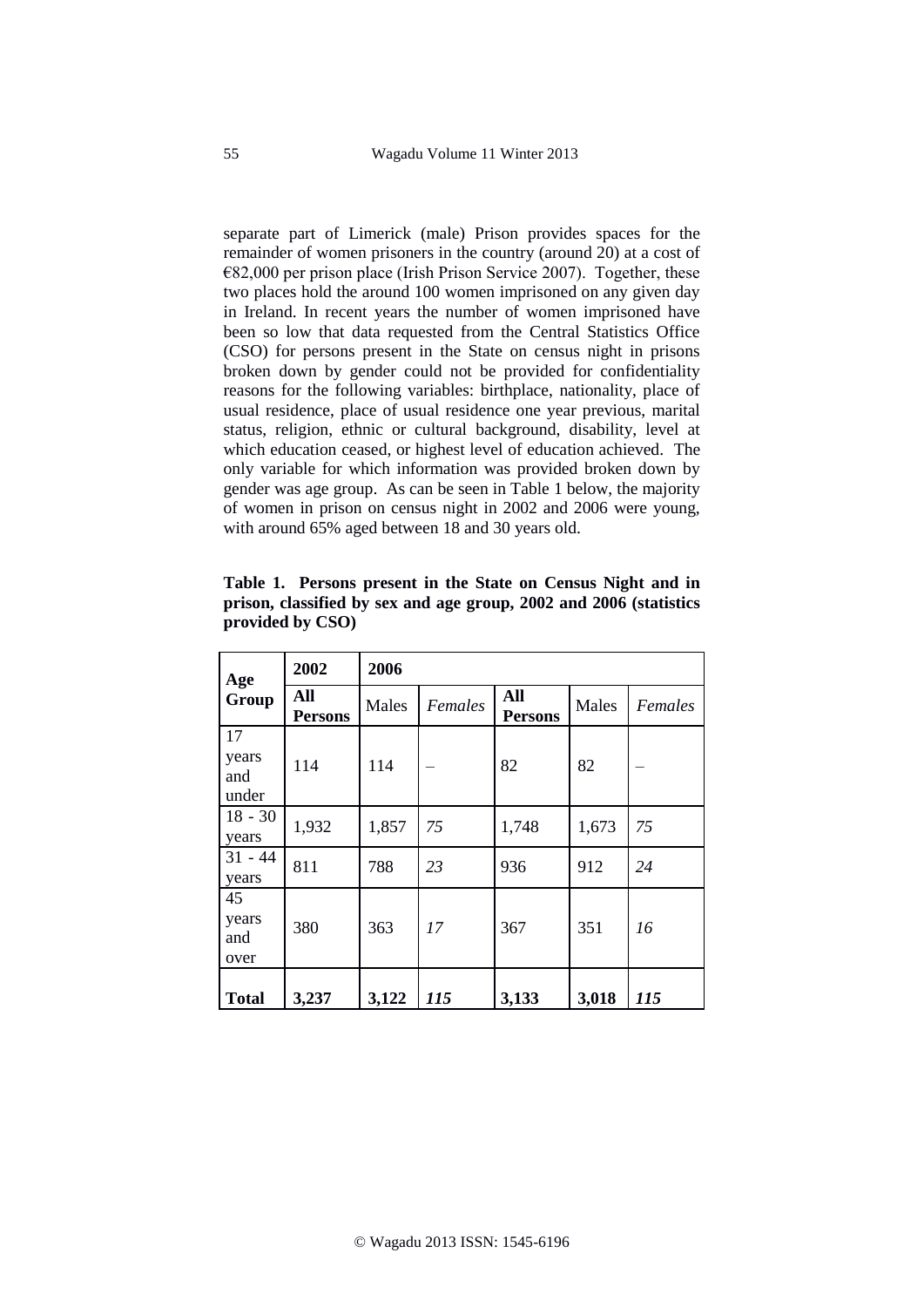# **3. The Historical Context**

The following section presents data from various Annual Reports on Prisons and Places of Detention from 1922 to 2007 (the last year for which data is available at the time of writing) in an attempt to contextualise the recent increase in the female prison population. This is the first attempt to provide a comprehensive overview of the imprisonment of women in Ireland, a subject that has often escaped the criminological gaze.

# *The Daily Average Prison Population*

In 2007 the daily average number of women in prison reached an historical all-time high of 111. As noted earlier, this increase in the daily average has become the impetus for much of the criminological research on women and imprisonment in Ireland. However, while it might be considered a significant increase from the lowest recorded average of 8 women per day in 1962, for much of the 1920s and early 1930s the daily average number of women hovered at around 100. As can be seen from Figure 1 below, overall the daily average number of women in Irish prisons has actually not varied considerably over the last 85 years.





Overall, the number of women imprisoned on a given day has remained relatively stable. The average daily total from 1922 to 2007 is 54 women (Median= 46), ranging between 25 and 78 women 50% of the time. This stands in marked contrast to the total daily average and the daily average for men, which have both grown exponentially since the early 1960s. Figure 2 shows the daily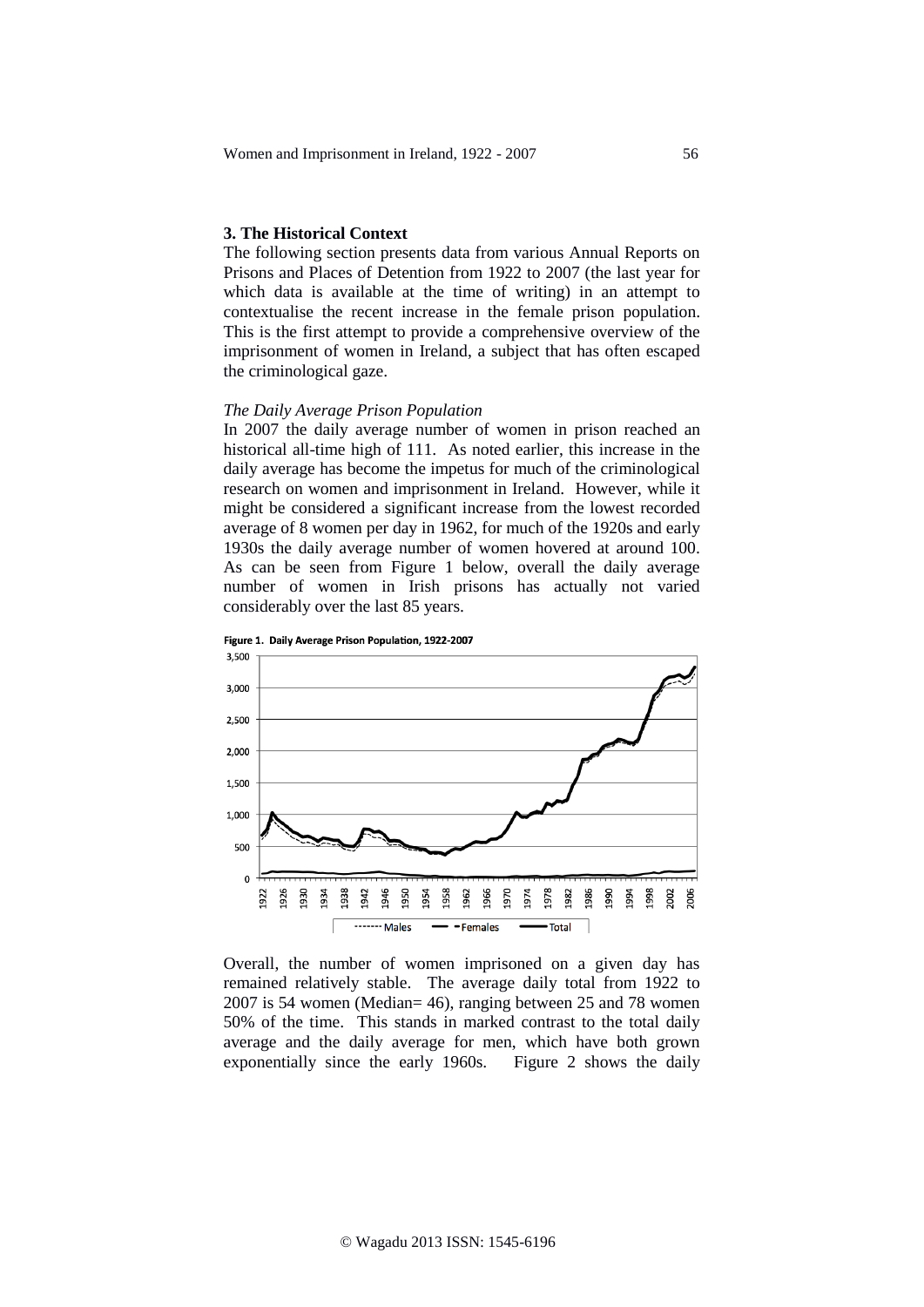average prison population per 100,000 population from 1950 to 2007. Again, the rate of female imprisonment remains relatively stable over the time series. However, what this figure clearly shows is that from the foundation of the State in 1922, the prison has become an increasingly male dominated institution.



Figure 2. Daily Average Prison Population per 100,000 Population, 1950-2007

When the daily average number of prisoners is further disaggregated by gender as a percentage of the total daily average number of prisoners it is possible to see visually (see Figure 3 below) the decreasing presence of women proportionally in a way that is not possible through investigation of the raw numbers alone. Figure 3 shows that women never represented more than 20% of the daily average number of prisoners and that over the time period under investigation the percentage has declined, particularly since the early 1960s. Women currently (2007) represent 3.3% of the total daily average, almost a third of the figure in 1922 when they represented 9.9%. The highest proportional representation of women in the daily average was in 1940 (14.6%), while the lowest was in 1962 when women represented a mere 1.6%. On average, women have represented 6.2% of the daily average prison population (Median= 3.3%, IQ Range= 8.2%).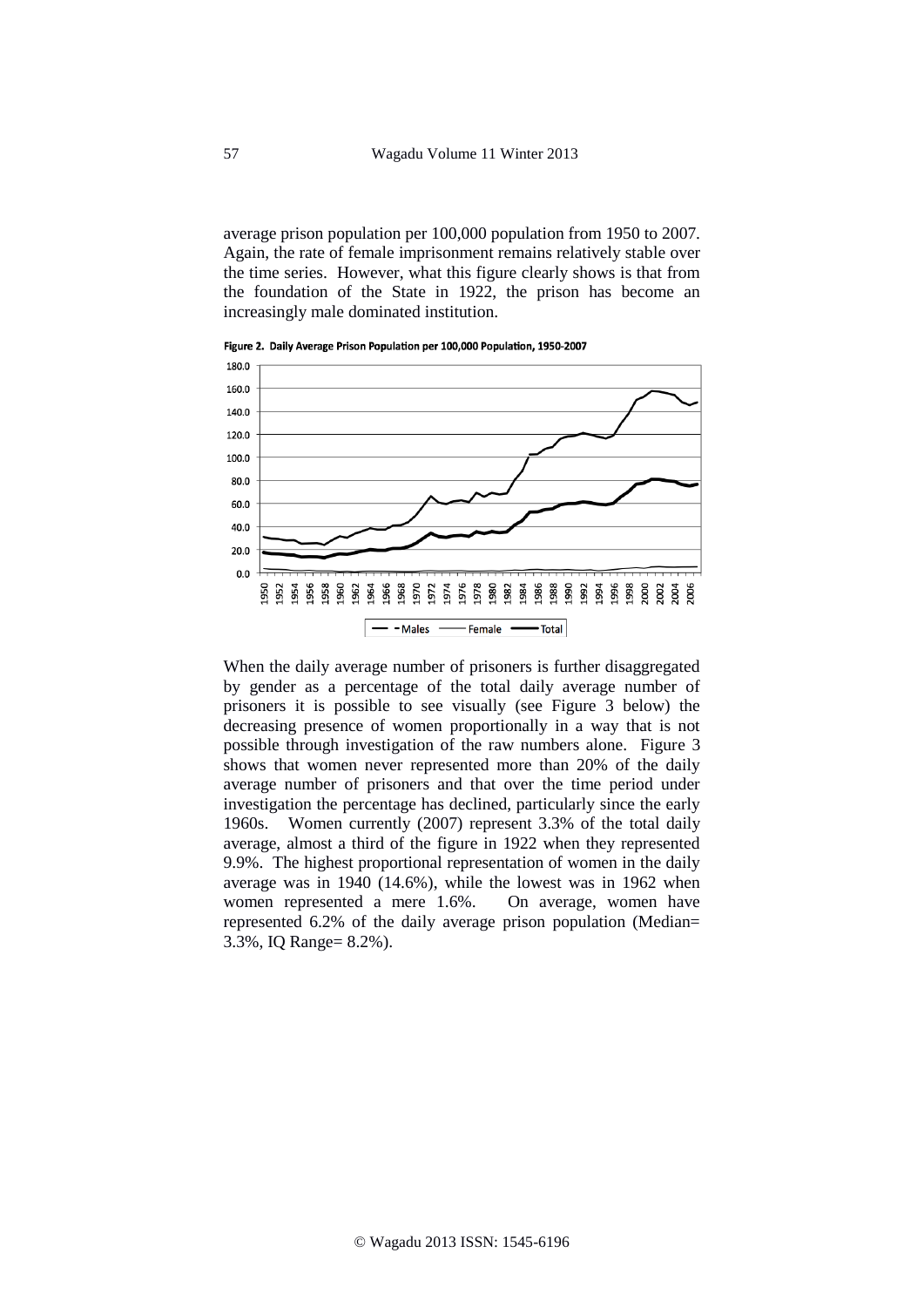

Figure 3. Percentage Daily Average Prison Population by Gender, 1922-2007

It is worth noting that the current proportion of women represented in the daily average (3.3%) is identical to the median for the time series indicating that the current proportion of women in the daily average prison population, while an all-time high in raw numbers, is not out of step with the historical norm. Investigation of the changing pattern in the daily average female prison population sheds some light on the changing role of the criminal justice system in the lives of women in Ireland over the last 85 years; however, many more people are committed to prison each year in Ireland than is captured by the daily average. The next section attempts to provide a more complete picture of the historical changes in female imprisonment by providing an overview of committals on conviction each year to prison.

### *Committals on Conviction*

Women have consistently been under-represented in the number of committals on conviction to prison each year since the foundation of the State. Committals on conviction exclude remand prisoners, those in prison for contempt of court and in more recent years, committals under immigration law. On average there have been 374 women committed each year (Median= 276), with this number decreasing from a high of 1,158 women in 1924 to a low of 110 in 1981. In 2007 there were 476 committals on conviction of women representing around 7% of all committals for that year. In contrast to the record high number of male committals in 2007 (5,979), there are two points worth nothing about female committals. First, as demonstrated below in Figure 4, the number of female committals to prison each year has decreased dramatically since 1924 with intermittent slight rises. The corresponding figure for men in that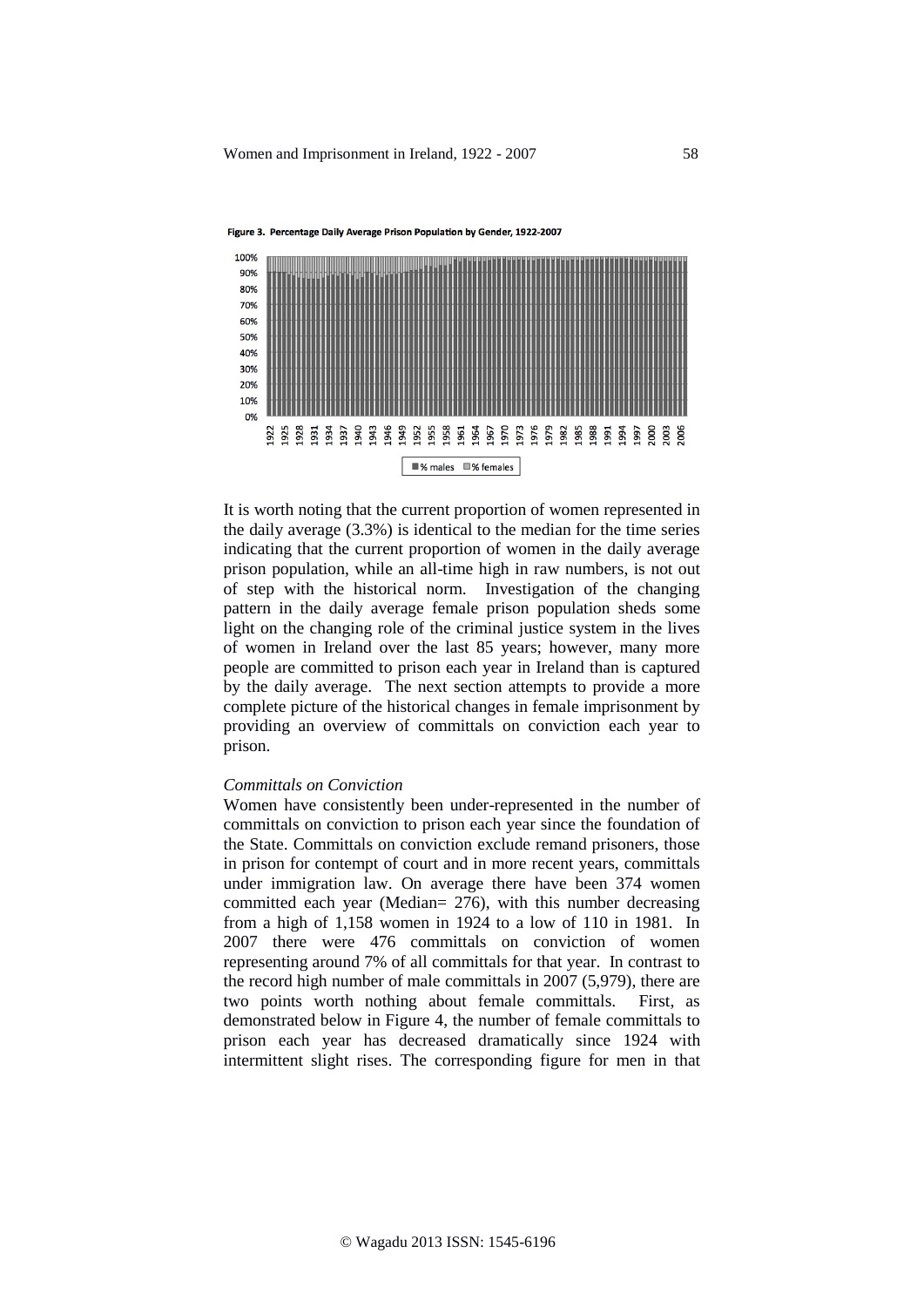same year was 2,252; in other words, in the early years of the Irish Free State women represented around a third (34%) of all committals to prison.

Figure 4. Committals on Conviction to Prison by Gender, 1924-2007 (excluding 1995-2000)



The ratio of male to female committals from 1924 to 2007 is shown below in Figure 5. The average ratio is 9:1 (Median= 7:1), ranging from a low of 1.57:1 in 1928 to a high of 24.1:1 in 1984. In 2007 there were approximately 12.6 men committed to prison for every one woman, indicating once again that women were more likely to be committed to prison as a ratio of all committals in the 1920s and 1930s.

Figure 5. Ratio of Male to Female Committals, 1924-2007

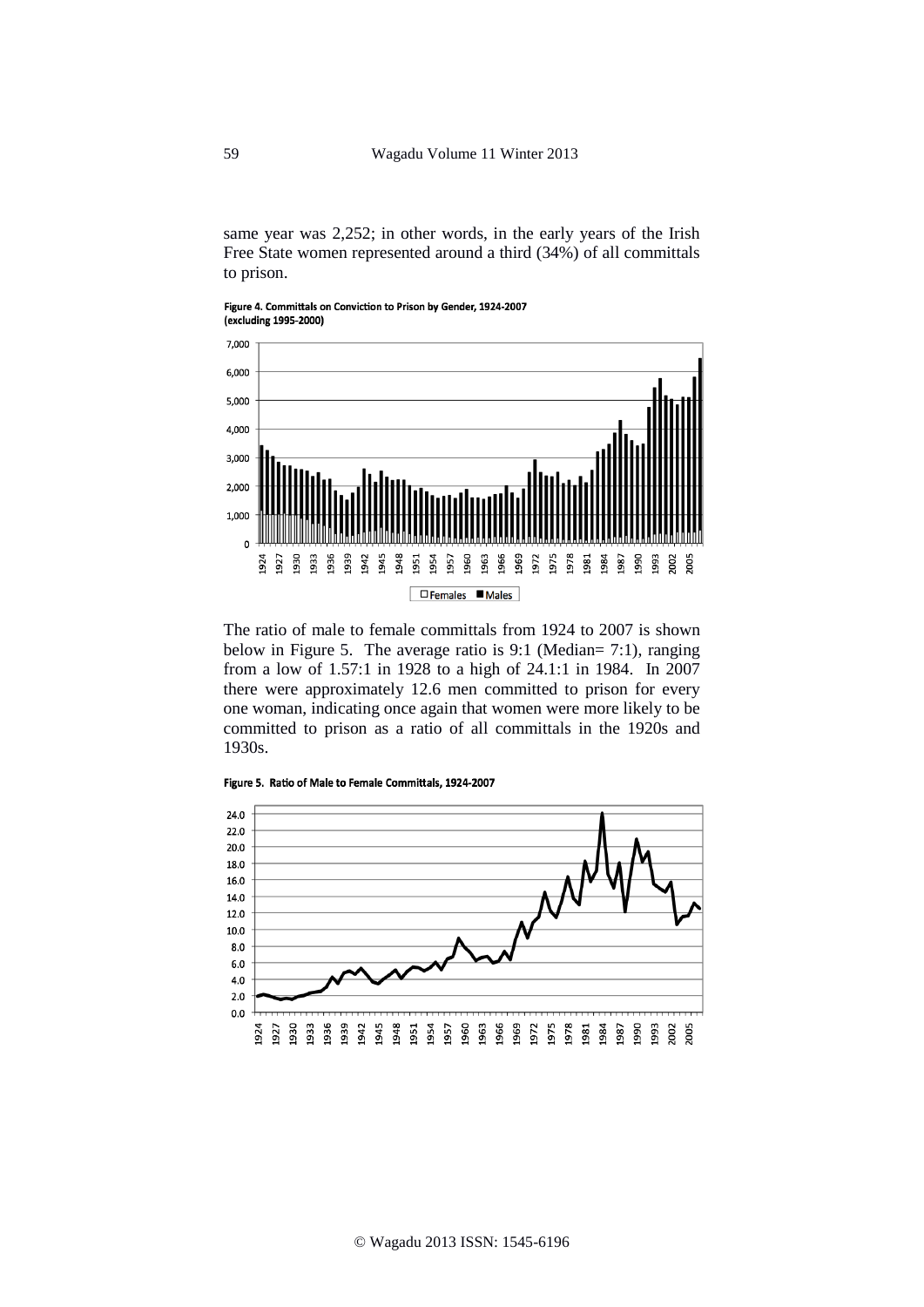As noted earlier, women imprisoned in  $21<sup>st</sup>$  century Ireland tend to be younger than 30 years of age. However, this was not always the case. In the 1920s and 1930s there were far more women in the 30 to 50 age range, with the number of women imprisoned under thirty only beginning to increase in the early 1940s, decreasing again in the 1950s, and then increasing yet again beginning in the mid 1970s. Those women aged 50 or older have seen the greatest decline in their numbers, with relatively few entering prison after 1970. The pattern of imprisonment of women less than 21 years older has been more intermittent with a slight increase in the 1940s back down to a relatively low number and then another gradual increase until 1981 at which they reached a peak representing 54% of all female commitals that year.

Figure 6. Age Profile of Females Committed on Conviction, 1924-2005 (excluding 1995-2000)



The types of convictions for which women have been committed to prison from 1924 to 2007 have been grouped into four main categories currently used by the Irish Prison Service. These broad categories encompass a range of differently defined and named crimes over the time period which would be too cumbersome to present individually and include: Offences against the person (murder, manslaughter, assault), Offences against property with violence (burglary, robbery), Offences against property without violence (larceny), and Other offences (drunkenness, vagrancy). Changes in the number of committals by each time of conviction category are shown below in Figure 7.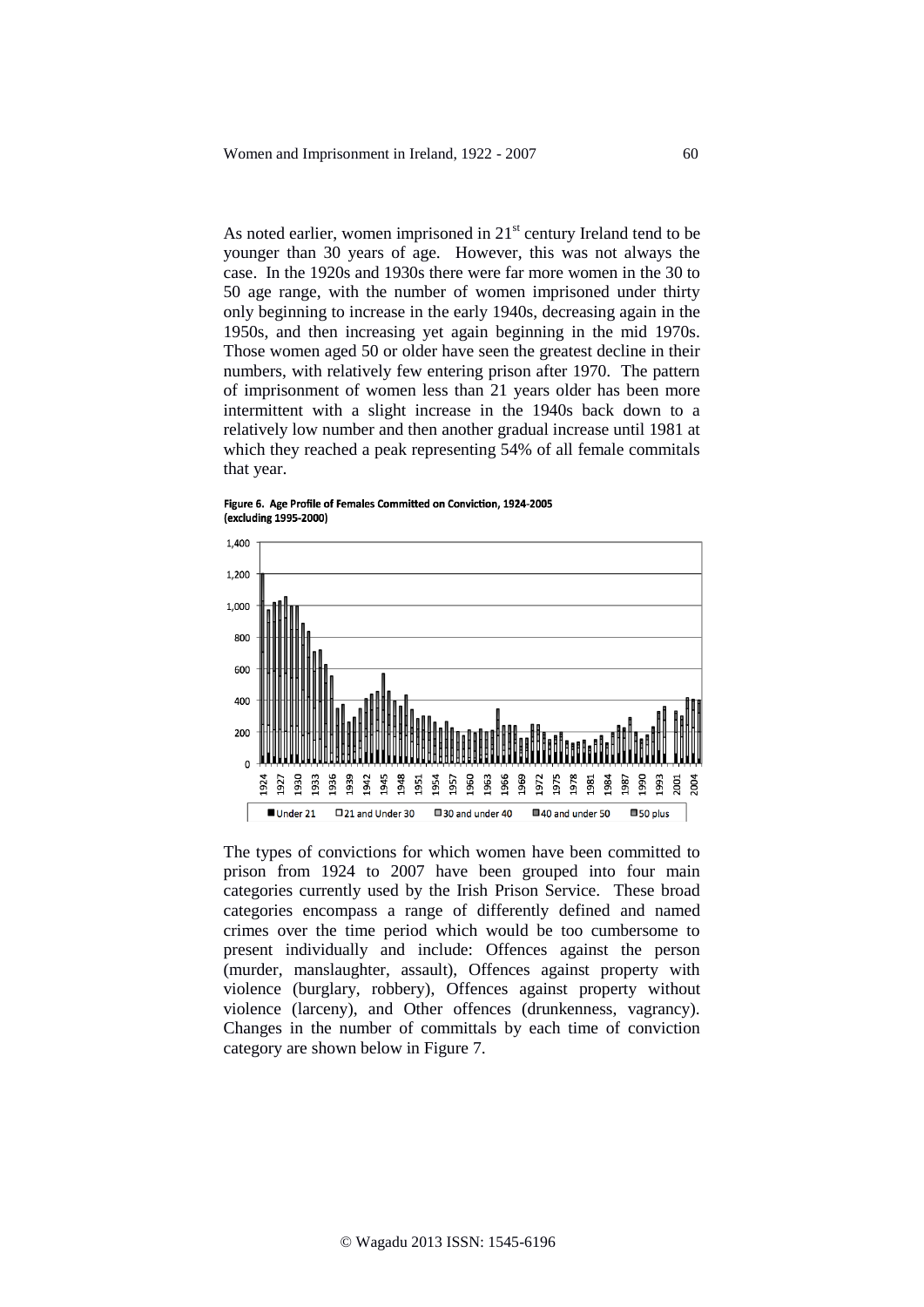



The least variability can be seen with regard to offences against the person and offences against property with violence. Both of these categories make up the smallest proportion of crimes for which women are committed to prison, increasing and decreasing only slightly over the 85 year period (aside from a slight increase for both categories in the 1970s). From this cursory examination it would seem that the crimes women have been committed on conviction over the time series have not become increasingly violent. On the other hand there have been great fluctuations in the number of women committed to prison convicted of either Offences against property without violence or Other Offences

Figure 8 below charts committals with previous convictions as a percentage of total committals from 1922 to 1994. What is striking about this graph is that in contrast to the number of males' committals, which does not fluctuate to a great degree from the average of 58.1% (Median= 59.2%, Range= 41.8% to 69.7%), for female committals the percentage varies greatly with a range of 78.2% (from a low of 10.5% to a high of 88.7%). Furthermore, the average percentage of women committed with previous convictions is higher than the figure for men by ten percent (Mean= 69.2%, Median= 77.1%). The overall trend gleaned from this graph seems to be a decreasing one with some unexplained sudden increases in the late 1980s (particularly in 1989, which is somewhat of an outlier in the series) and then increases again in the early 1990s.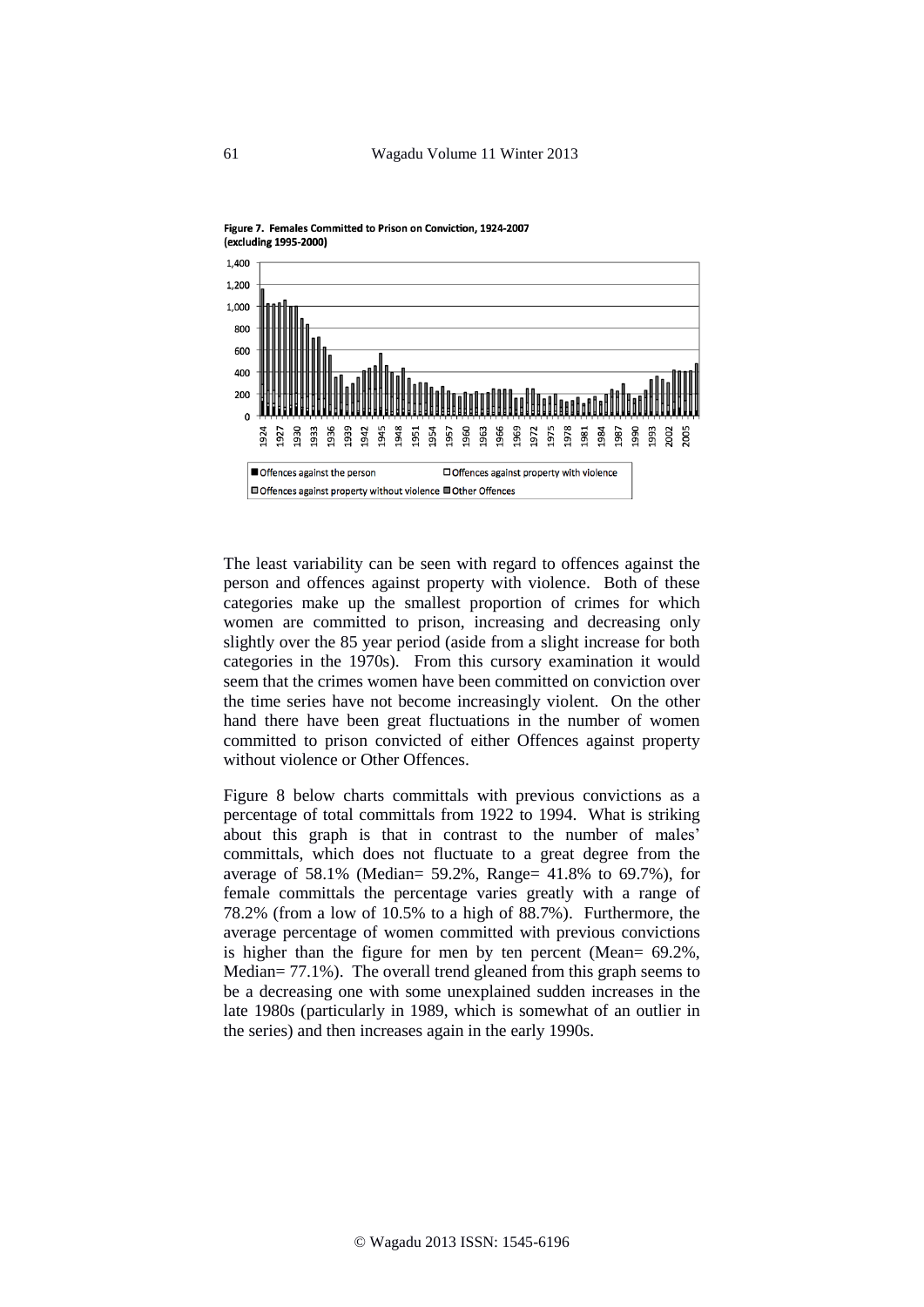



# **4. Conclusion**

This article has provided a preliminary profile of the women imprisoned in Ireland since the foundation of the State in 1922 to 2007. This has allowed, for the first time, a comprehensive estimate of the scale of imprisonment for women in Ireland. This analysis has shown that instead of a rising female prison population, the number of women imprisoned in Ireland has decreased substantially over this 85-year period. For example, while the number of male committals reached its all-time high in 2007 (5,979), the number of women committed to prison reached its peak back in 1924 (1,158). Furthermore, women imprisoned in Ireland tend to be younger now than in the past and the offences for which women have been imprisoned have consistently tended to be non-violent in nature.

By highlighting the historical trajectory of women's imprisonment in Ireland, the article demonstrates that while it is important that attention be drawn to the recent increase in the numbers of women imprisoned in Ireland, and the impact of this on their families (Codd, 2008; Breen, 2008), the current proportion of women imprisoned (3.3% of the daily total) is actually in line with the historical norm. If anything, it may be argued that, within an historical context, the story of female imprisonment in Ireland is one of a decreasing or marginalised presence framed within a discourse of their specialised needs both as women and as individuals. It would seem then that over the time period under investigation the prison in Ireland has become an increasingly male dominated institution. When the total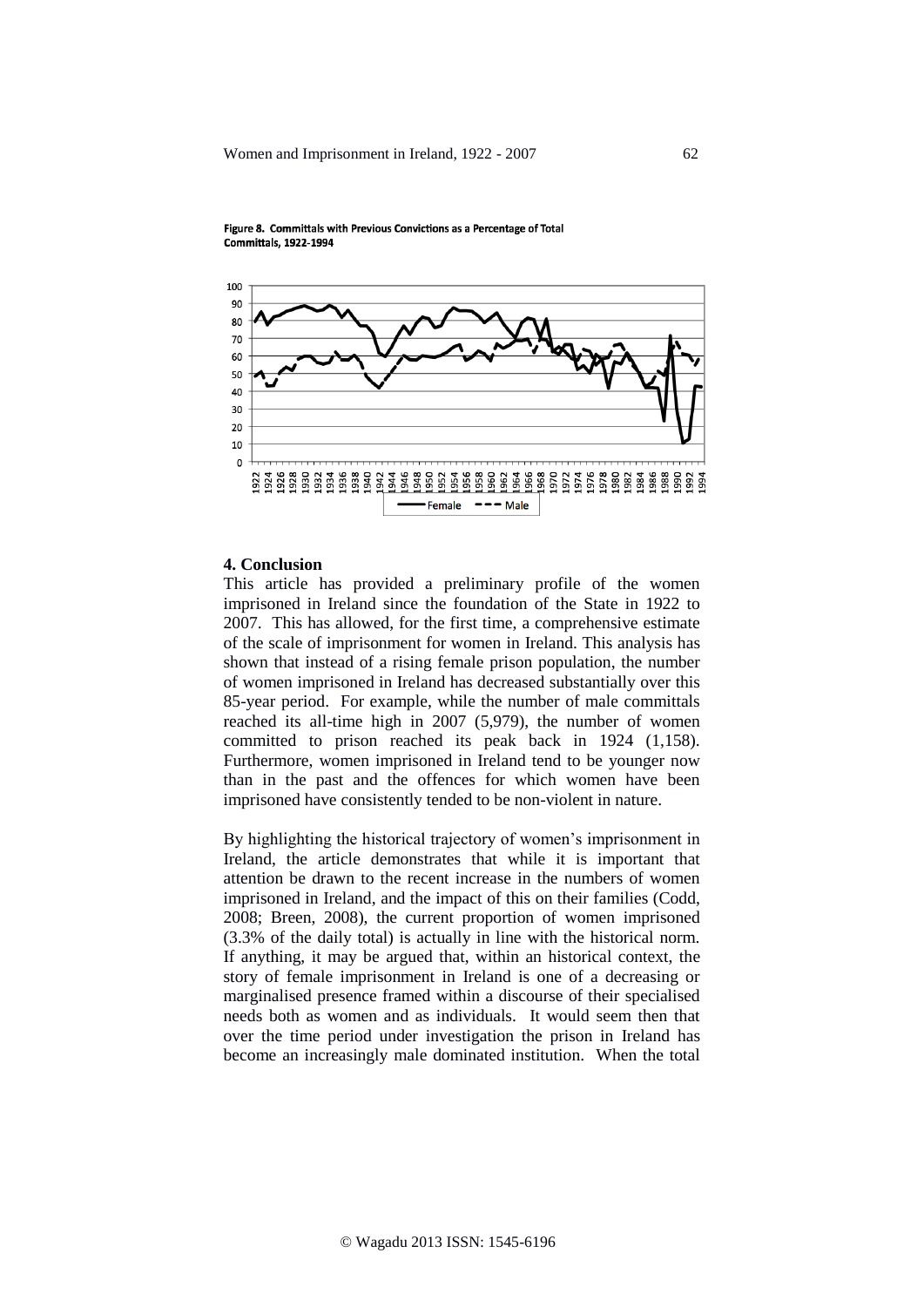number of women coercively confined in institutions such as psychiatric hospitals, mother and baby homes, Magdalen Homes, etc., is taken into account, this decline is all the more profound (Luddy, 2007; Smith, 2007), in that slightly more females were coercively confined in mid-twentieth century Ireland than were males (O'Sullivan & O'Donnell 2007; O'Sullivan and Breen 2008). In mid- $20<sup>th</sup>$  century Ireland, nearly  $20,000$  women and children were coercively confined in a range of punitive and regulatory institutions. At the beginning of the  $20<sup>th</sup>$  century, the numbers had declined to collectively less than 1,000 despite a substantial increase in the population and the majority of the institutions that confined women and children in the name of reform, rehabilitation, rescue and redemption were closed. Our data supports Feeley and Little's (1991) argument that the decline of female imprisonment is real, rather than an artefact of reporting rules or other administrative shifts. Ironically, given all the talk about the exceptionalism of women, in Ireland adult men may be the *actual* exception to the rule when it comes to the general trend of decarceration.

#### **References:**

Breen, J. (2008). Prisoner's families and the ripple effects of imprisonment. *Studies: An Irish Quarterly Journal*, 97: 59-71.

Carey, T. (2000). *Mountjoy: The story of a prison*. Cork: The Collins Press.

Codd, H. (2008). *In the shadow of the prison: Families, imprisonment and criminal justice*. Cullompton: Willan.

Feeley, M.M. & Little, D.L. (1991). The vanishing female: The decline of women in the criminal process, 1687-1912. *Law and Society Review*, *25*, 4, 719-758.

Irish Prison Service. (2007). *Annual report*. Dublin: Irish Prison Service.

Kilcommins, S., O'Donnell, I., O'Sullivan, E. & Vaughan, B. (2004). *Crime, punishment and the search for order in Ireland*. Dublin: Institute of Public Administration.

Luddy, M. (2007). *Prostitution and Irish society, 1800-1940*. Cambridge: Cambridge University Press.